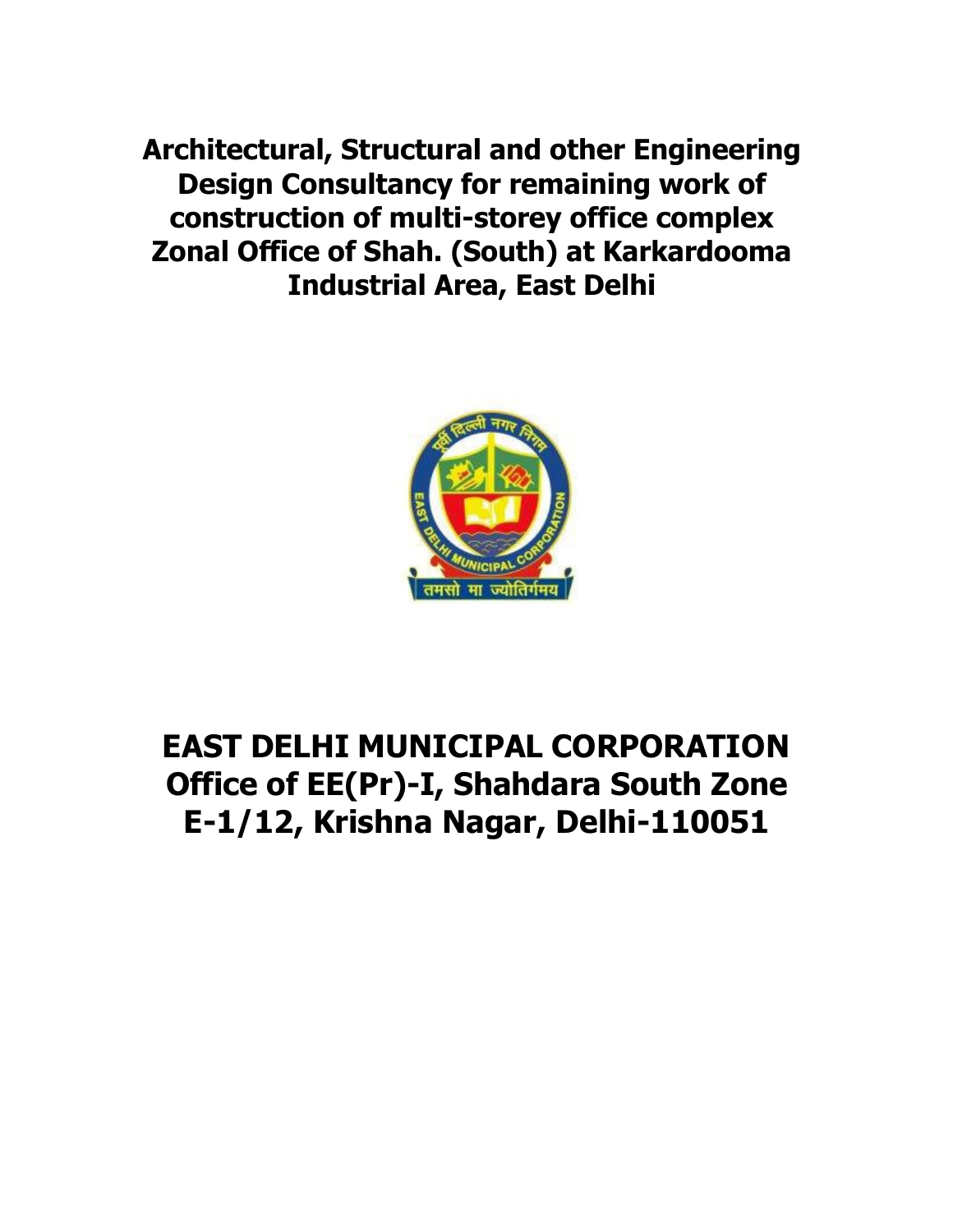## **EAST DELHI MUNICIPAL CORPORATION**

Architectural Structural and other Engineering Design Consultancy for remaining work of construction of multi-storey office complex Zonal Office of Shah. (South) at Karkardooma Industrial Area, East Delhi

## **Bidding Schedule**

| 1              | Date of issue of Notice                                             | 14.10.2020                          |
|----------------|---------------------------------------------------------------------|-------------------------------------|
| $\overline{2}$ | Pre-Bid Meeting                                                     | 23.10.2020 at 3.00PM                |
| 3              | Last Date of purchase/download of document                          | 03.11.2020 upto 10.00AM             |
| $\overline{4}$ | Last Date Bid Preparation and Hash Submission                       | 03.11.2020 upto 12.00PM             |
| 5              | Last Date of Closing of Bid                                         | 03.11.2020 upto 12.00PM to 17.00 PM |
| 6              | Last Date of re-encryption of online bid                            | 05.11.2020 upto 15.00PM             |
| $\overline{7}$ | Last date for submission of Technical Bid &<br><b>Financial Bid</b> | 05.11.2020 upto 15.00PM             |
| 8              | Opening of Technical Bid                                            | 05.11.2020 at 15.30PM               |
| 9              | Opening of Financial Bid (Tentative)                                | 25.11.2020                          |

Note: The unregistered bidders participating in the tender process are required to be register in open category with EDMC/ MCD on www.mcdetenders.com for participation.

> **EE (Project)-I, Shahdara (South) EDMC**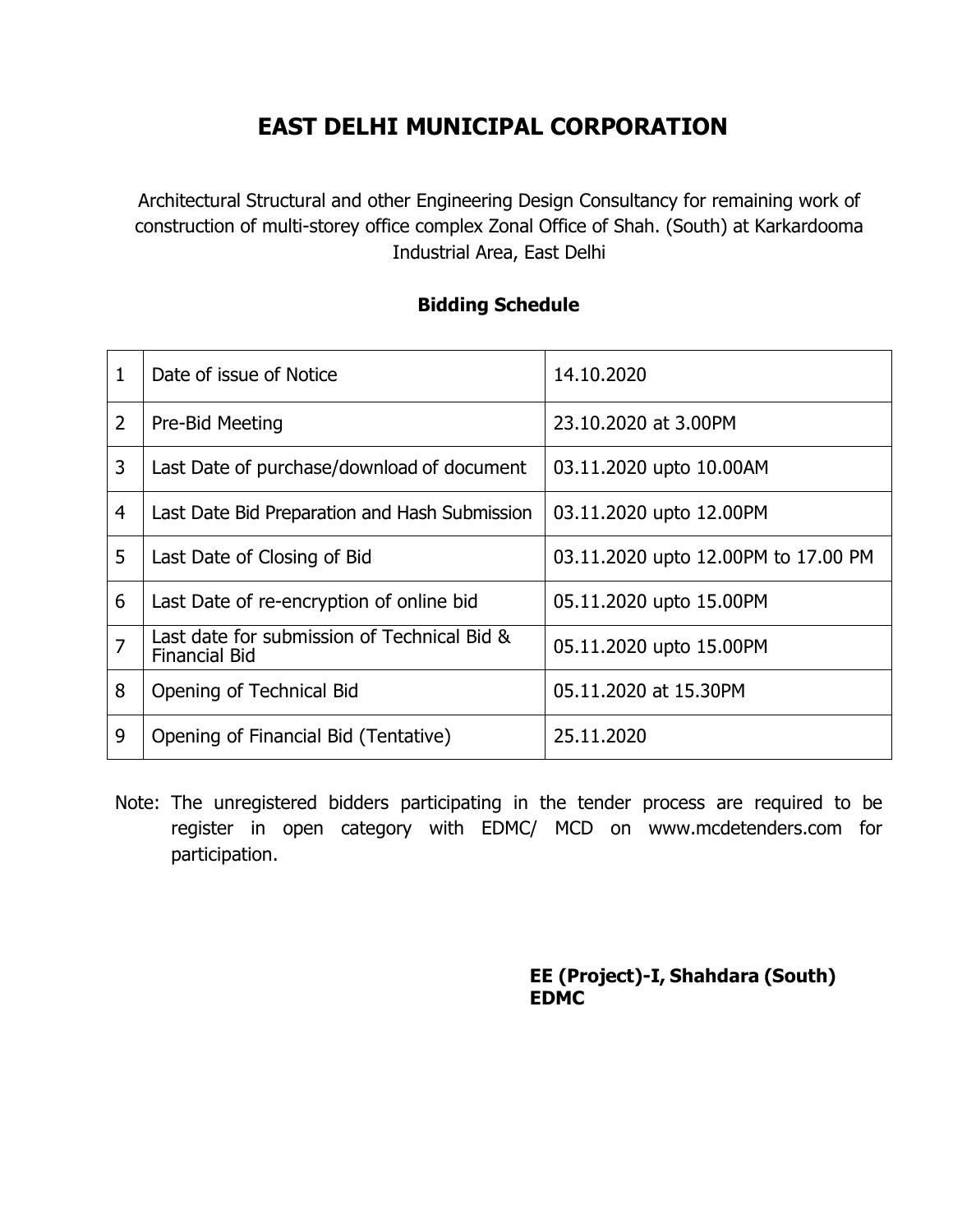## **Architectural Design Competition—for selection of consultant for proposed construction of Multi-Storey Office Complex (Zonal Office of Shah. South) at Karkardooma Institutional Area, East Delhi**

## **A. INTRODUCTION**

EDMC has approximately 7132 sqmt. of land at Karkardooma, Institutional Area, East Delhi, which is presently being utilized for Shahdara (South) Zonal Office in total floor area approx. 2216 sqmt. EDMC intends to utilize this land for construction of additional blocks for the purpose of office and other permitted use as per the provisions of MPD-2021. Accordingly, approx. 12050 sqmt. area (FAR) is being proposed for construction.

The scheme aims is to provide office space, canteen, conference hall etc. In addition, a significant focus of the scheme is also to generate the revenue for EDMC by way of construction of Office Building in Public-Private Partnership (PPP) mode or otherwise. The approximate existing structure/coverage at site under reference has been detailed out as below:

Schedule of Areas

| Plot Area (Approx.)                           | $=$ | 7132.6 sqmt.                                                |               |       |                          |      |                |
|-----------------------------------------------|-----|-------------------------------------------------------------|---------------|-------|--------------------------|------|----------------|
| <b>Existing Ground Coverage</b><br>$=$        |     | 429.1 sqmt.                                                 |               |       |                          |      |                |
| <b>Existing FAR</b><br>$=$                    |     | 2216.04sqmt.                                                |               |       |                          |      |                |
| Permissible Ground Coverage=                  |     | 30%                                                         |               |       |                          |      |                |
| Permissible FAR                               | $=$ | 200                                                         |               |       |                          |      |                |
| Height<br>$=$                                 |     | No restriction (subject to approval of Airport Authority of |               |       |                          |      |                |
|                                               |     | India and CFO)                                              |               |       |                          |      |                |
| Activity permissible<br>Residence/Residential | $=$ | Govt.                                                       | Office,       | Watch | and                      | Ward |                |
|                                               |     | maintenance staff (maximum 5% of FAR), Retail Shop          |               |       |                          |      |                |
|                                               |     | of Chemist, Book and Stationery, Consumer Store, Canteen,   |               |       |                          |      |                |
|                                               |     | Post Office,                                                | Bank          |       | <b>Extension Counter</b> |      | etc.           |
|                                               |     |                                                             | Public Sector |       | Undertaking/Commercial   |      | <b>Offices</b> |
|                                               |     | (restricted to 10% of the                                   |               |       |                          |      |                |
|                                               |     | total                                                       |               |       |                          |      |                |
|                                               |     | FAR).                                                       |               |       |                          |      |                |

## **This tender is for balance consultancy work of this project.**

The list of balance work of this project is mentioned at section-12 of this document. It must be noted that some of the items of BOQ may be dispensed with as per site conditions of project.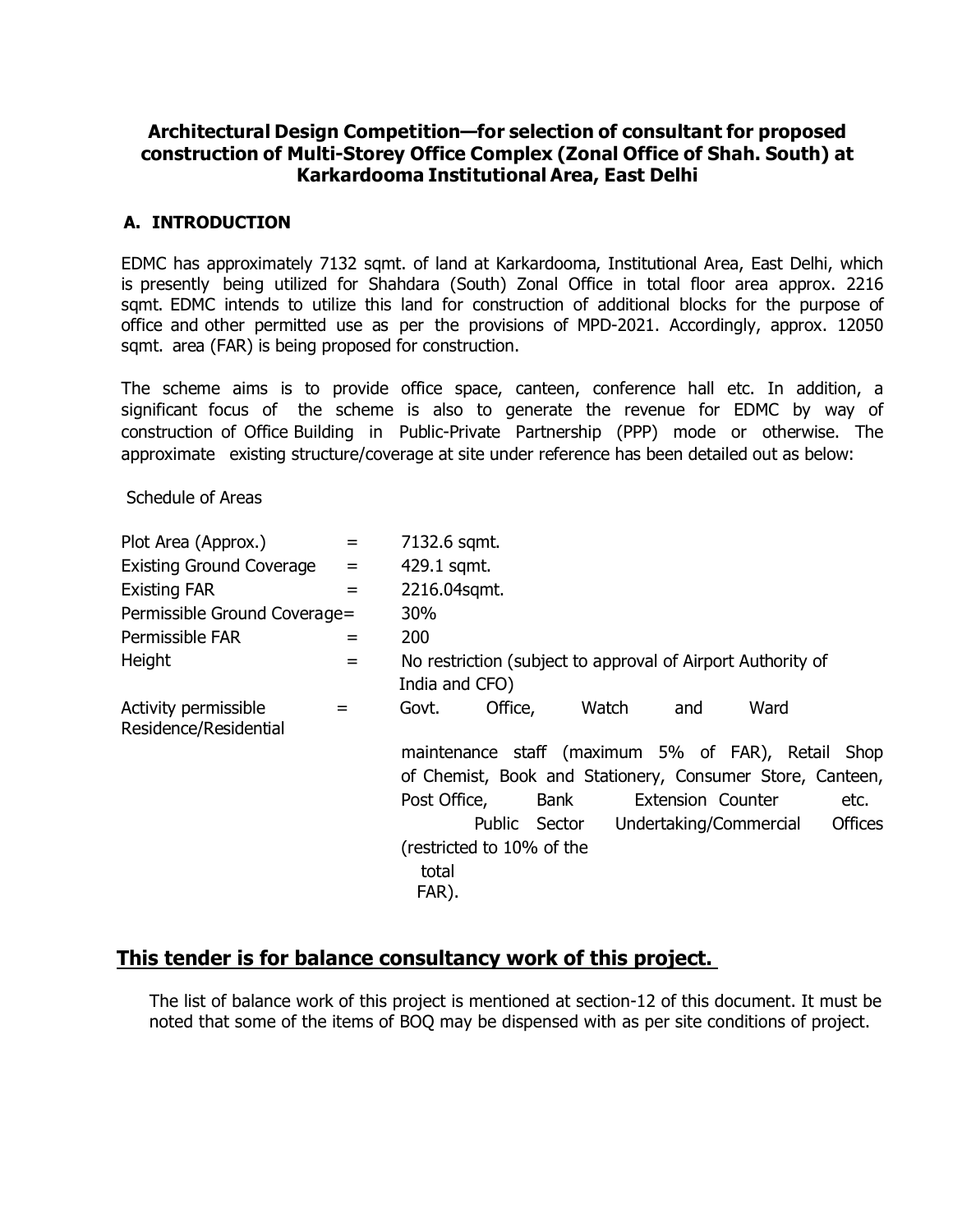## **B. GENERAL CONDITIONS**

## **1. Invitation :**

East Delhi Municipal Corporation (EDMC) invite consultant to submit financial bid alongwith designs in an open two bid system for proposed office building (Zonal Office Shahdara (South) Zone complex at Karkardooma Institutional Area. Delhi in accordance with the following guidelines, conditions and instructions for the balance work:-

- 1.1 The word consultant shall mean consultant including those in private and or Public sectors, Institutions/Corporation having valid Registration with Government at the time of application at the time of application. The Assessors decision as to the eligibility for participation of a competitor shall be final.
- 1.2 The applicant shall submit a photo copy of his registration with council of Architecture and his professional Qualifications. If the application is made by the firm, the photo copy of the registration of the Architect partner/proprietor shall be submitted.
- 1.3 The design of building is already finalized and construction work is in progress. The consultant is to provide details as per BOQ which can be downloaded from mcd/edmc website at following link of tender notice number / NIT No. 24 dated 09.12.2016. The link is http://mcdonline.gov.in/tri/edmc\_mcdportal/newtenderlist.php. It is suggested that the bidding consultant must visit site to know the 1st hand information regarding the extent of work done and balance consultancy work required at site. The tender will have two phases viz technical bid and financial bids for engagement of consultant for the proposed building shall be opened in respect of only those bidder who reach and participate in second stage of tender. Financial bid have to be submitted in separate sealed envelope which shall be super scribed as:
	- a) Envelope-1:- For technical bid etc.
	- b) Envelope-2 (in seal cover): Financial Bid, the format of price bid marked F-1 duly filed up shall be submitted in this envelope. The quoted consultancy fee has to be indicated for all remaining works at site.
	- c) Financial Bid of successful bidders in technical bids will be opened after selection of them by the Committee and work will be awarded after evaluation of both stages categories i.e. technical bid and financial bid.
	- d) Deleted.
	- e) The Quoted Price in Financial Bid shall be inclusive of all applicable taxes & nothing extra shall be paid.
	- f) Applicant shall submit an undertaking that they shall abide by the rules/laws governing such contracts from the financial, legal or other aspects as applicable and pay taxes, duties and other statutory deductions as applicable. The undertaking only in this language/format shall be submitted with the application form on firms letter head.

## **SUMMERY EVALUATION SHEET (FOR TECHNICAL AND FINANCIAL BID)**

- 1. Eligibility Criteria
	- a) Bidder should have satisfactorily completed the works as mentioned below during the last seven years ending previous day of last date of submission of bids with Central / State Government Department/ Central Autonomous Body/ State Autonomous Body/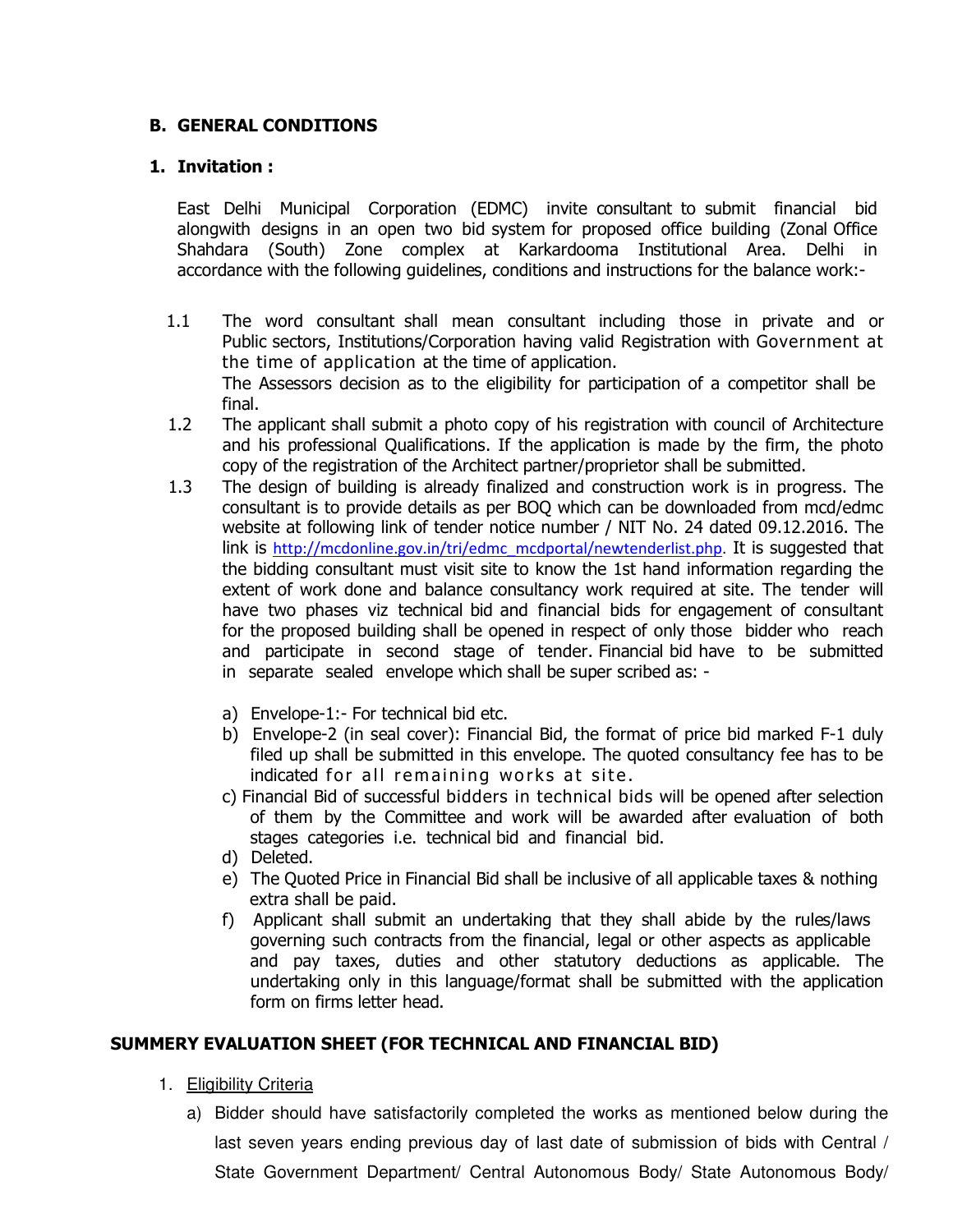Central Public Sector Undertaking/ State Public Sector undertaking /City Development Authority/ Municipal Corporation of City formed under any act by Central/ State Government.

- i) Three similar works each amounting to not less than Rs. 14.00 lacs or two similar works each costing not less than Rs. 21.00 lacs or one similar work costing not less than Rs. 28.00 lacs.
- ii) Similar works shall mean the consultancy work of comprehensive design of Multi Storey Buildings (Minimum 5 storey), RCC framed structure with all facilities of Civil, Electrical, PHE, Lift, HVAC, Water Supply, Fire etc.

The value of executed works shall be brought to current costing level by enhancing the actual value of work at simple rate of 7% per annum; calculated from the date of completion to last date of receipt of applications for tenders.

- b) Should have had average annual financial turnover of at least of 100% of tender value during the immediate last three consecutive financial years ending 31<sup>st</sup> March 2020.
- c) Should have not incurred any loss in more than two years during the last five years ending 31<sup>st</sup> March 2020.
- d) Should have s solvency of Rs. 30.00 Lacs.

The financial evaluation would be done only for successful bidders who qualify in Technical Bid. The financial evaluation would be based on the total cost to the department which shall include the cost of carrying out all the services as well as those taxes, duties, fees, levies and any other charges.

Without prejudice to the above, in order to assist in the evaluation of applications, EDMC may, at its sole discretion, ask any Applicant for any clarification on its Application which shall be submitted within a stated reasonable period of time as decided by EDMC. Any request for clarification and all clarifications shall be in writing within said prescribed period.

If an Applicant does not provide clarifications requested by the date and time set by the EDMC request for clarification, its Application is liable to be rejected. For this purpose a Prebid meeting for clarification has been fixed as described at the start this document.

## **2.0 Assessing Committee**

The technical bid will be evaluated by a committee constituted by department. Shall have the powers to disqualify the entries on the following grounds :-

- 2.1 If an entry is received after the expiry date of submission of technical bid.
- 2.2 If the entry does not give substantially the accommodation asked for or does not fulfil the requirements outlined in this document.
- 2.3 If any of the conditions/instructions other than those of suggestive character are disregarded.
- 2.4 If a bidder(s) discloses his/their identity or attempt to influence the decision of the assessors.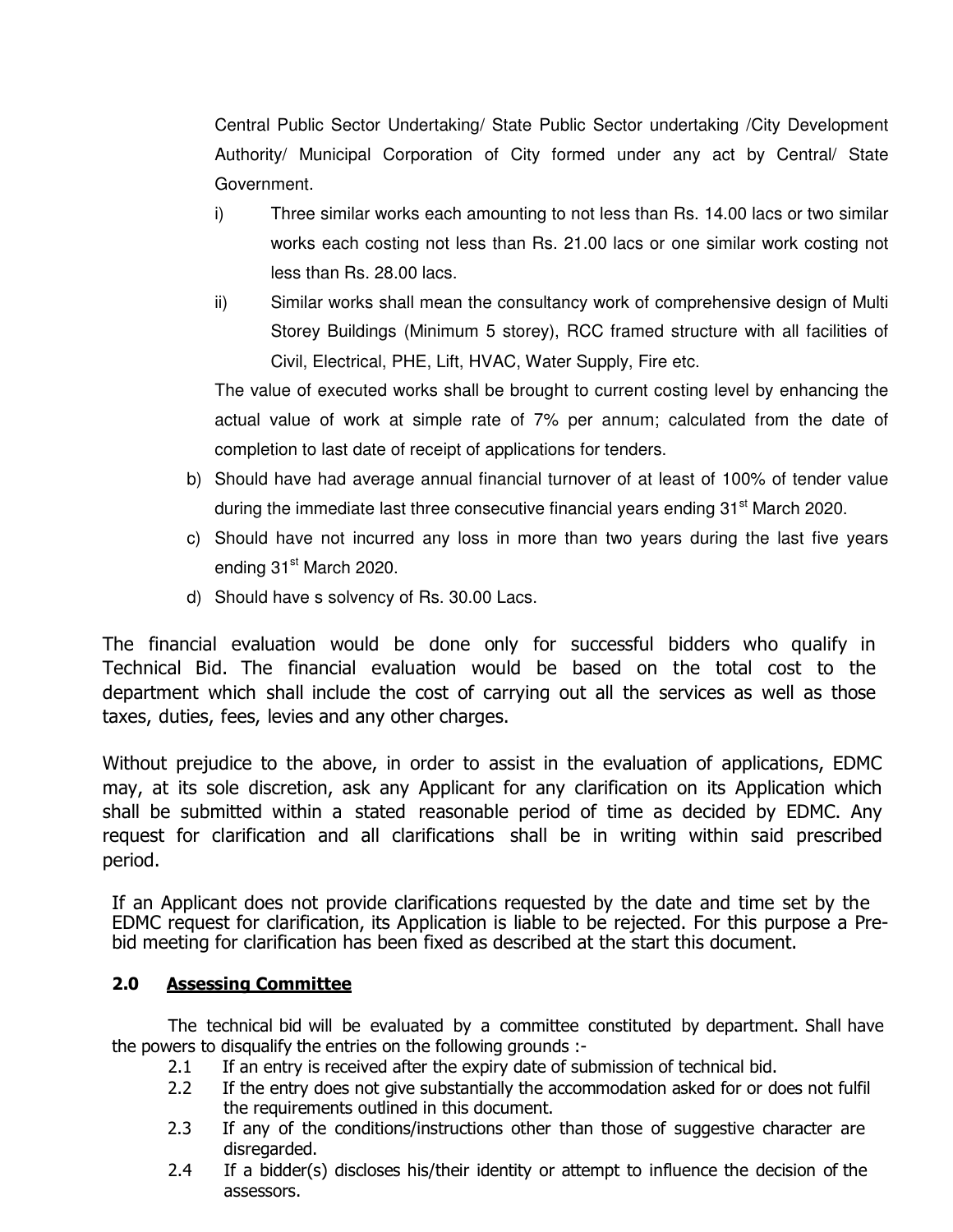- 2.5 Inaccuracies in measurements in drawings and or other related details.
- 2.6 If it exceeds the limit of the site as shown on the plan issued by EDMC (Figured/ Site Dimensions shall be adhered to).

## **3.0 Reward:** (Deleted)

## **4.0 Submission of Bids:**

- 4.1 The applicant is required to submit a written application for the guidelines of bidding enclosing a demand draft for Rs. 1000/- only, for each entry in favour of Commissioner, EDMC and should reach on or before on the dated as indicated in bidding schedule addressed to the EE (Project) Shahdara (South), E-1/12, Krishna Nagar, Delhi-110051 or can be downloaded from Website www.mcdonline.gov.in. In case document is downloaded from website demand draft of Rs. 1000/- is to be submitted along with proposal.
- 4.2 Consultant should enclose their detailed Bio-Data and list of project executed with the submission. The last date of submission is indicated in bidding schedule. Prospective participants can seek any other information/clarification with prior intimation on email eeprshahsouth@gmail.com in the pre-bid meeting which will be held in the office of CE Shah. South located at 419, Udyog Sadan Patparganj Industrial Area, Delhi-110092.
- 4.3 Deleted.

## **5.0 Rules and Regulations:**

- 5.1 Deleted.
- 5.2 Deleted.
- 5.3 EDMC or any partner, associate or employees of either shall not compete/assist a competitor or act as bidder, or joint bidder, for the proposed bidding.
- 5.4 Every participant will also submit soft copy/copies of his bids in addition to hard copy/copies. The drawings should be preferably in .dwg format

## **6.0 RIGHTS:**

EDMC has the right to accept or reject all the bids without assigning without any reason.

## **7.0 Termination of Bidding:**

If against all expectations entertained by EDMC, the decision of the Committee is that none of the scheme/design/ideas in bidding in stage I could be regarded as successful then the bidding will be treated as terminated.

EDMC may for reasons unforeseen, terminate the bidding.

**8.0 Exhibitions :(Deleted)**

## **9.0 Modification : (Deleted)**

## **10.0 Appointment of Consultant:**

- 10.1 Deleted.
- 10.2 EDMC on the terms given here under in this document will enter into an agreement under seal with the consultant/Firm setting forth the terms of his engagement.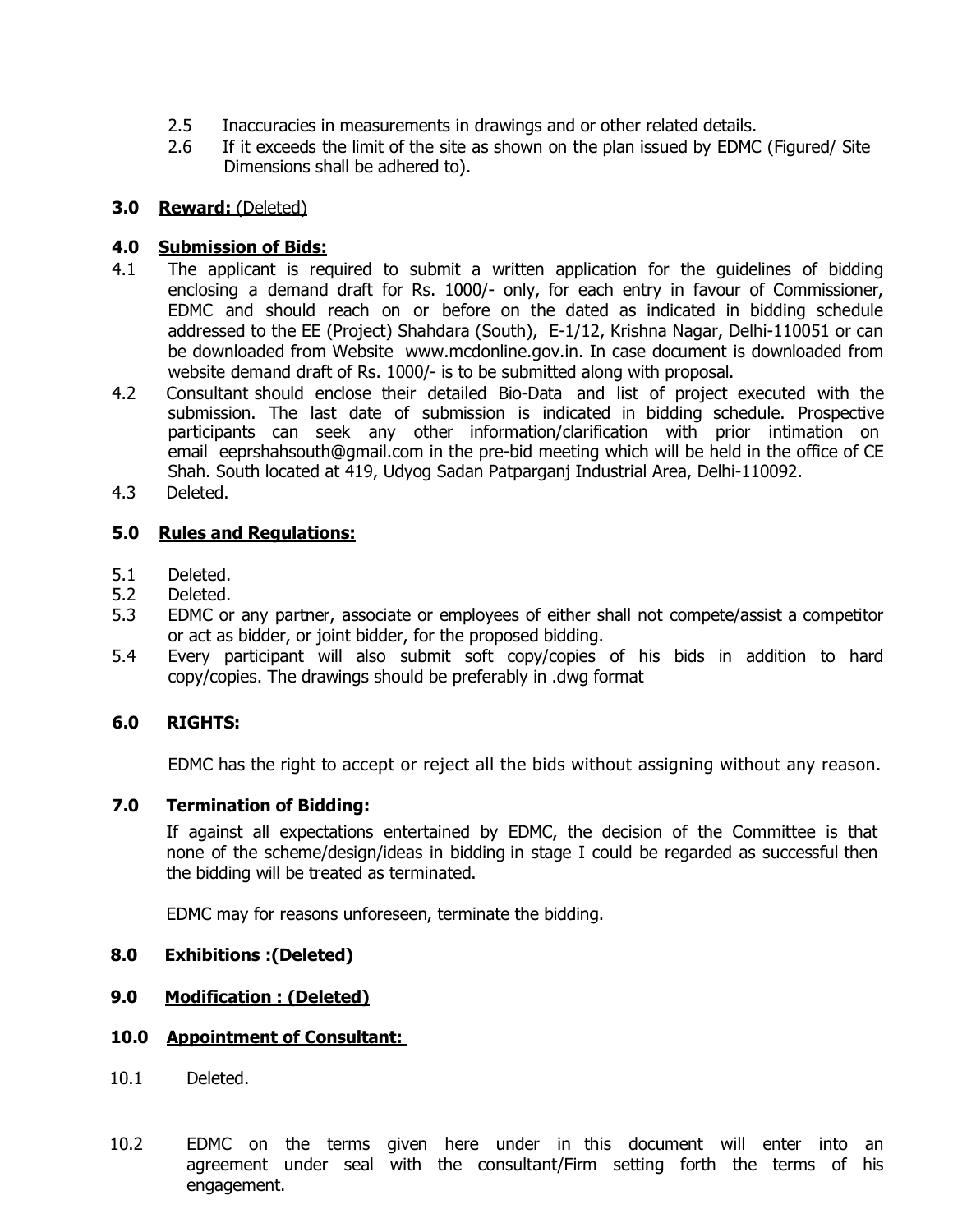- 10.3 The professional services will include but not limited to preparation of architectural drawings, detailed layout, detailed services design and drawings (good for construction) including water supply and sewerage, STP, Settings of locations, outer development, Finishing Design/ Patterns, Internal Partitions, Gate and all other components essentially needed to completed the project, Fire, HVAC, Electrical, Interior and furnishing, parking/ circulation, land escape, working drawings, structural drawings, services drawings, preparation of as built drawings of structure as well as all services standard measurement book etc. The balance consultancy work is described in section 12, which is for reference only. However, all the remaining design / drawings are to be provided by the successful bidder / consultant.
- 10.4 The consultant thus appointed shall be responsible to obtain all statutory approvals from authorities as required for construction and occupancy, all completed for the project.
- 10.5 The construction of the project will be carried out under the supervision of the representatives of the EDMC. Consultant/ Firm so appointed will be required to maintain a close co-ordination with the Corporation representatives to ensure that the construction is carried out in accordance with the Plan/ drawings/ designs/ details /specifications prepared by the consultant.
- 10.6 The EDMC reserves the right to get part of the services done through other agencies at the risk and cost of consultant so selected in case of failure on his part.
- 10.7 The consultant will attend all phone calls of EDMC officials without fail.

## **11.0 Performance Guarantee Deposit (PGD)**

The successful applicant shall deposit a bank guarantee issued from any nationalized/scheduled bank to the tune of 5% of his accepted price in favour of Commissioner, EDMC valid initially for a period of 2 years which can be extended upto the completion of the projects by the agency itself. In case of requirement of extension of bank guarantee such extension will have to be submitted before one month of expiry of the existing validity. This performance guarantee will have to be a submitted/deposited within 14 days of issue of letter of award.

## **12.0 Terms of payment :-**

No advance payment of fee shall be made. Payment schedule will be as follows:

| <b>Payment Stages and milestones</b>                                                                                                           | Payment in<br>percentage of total<br>awarded consultancy<br>value | <b>Current Status</b><br>(New Scope of work)            |
|------------------------------------------------------------------------------------------------------------------------------------------------|-------------------------------------------------------------------|---------------------------------------------------------|
| <b>During Construction Stage</b><br>to accepted financial<br>In<br>proportion<br>progress                                                      | 65%                                                               | Details of remaining work is<br>mentioned at 12A & 12B. |
| <b>Post Construction Stage</b><br>completion & commissioning<br>0f<br>On.<br>Project and<br>certification<br>Ωf<br>satisfactory defect removal | 35%                                                               |                                                         |

10% of passed bill for consultancy fee will be deducted upto the extent of 5% of total consultancy fee as security which will be released after completion of defect liability period along with performance guarantee.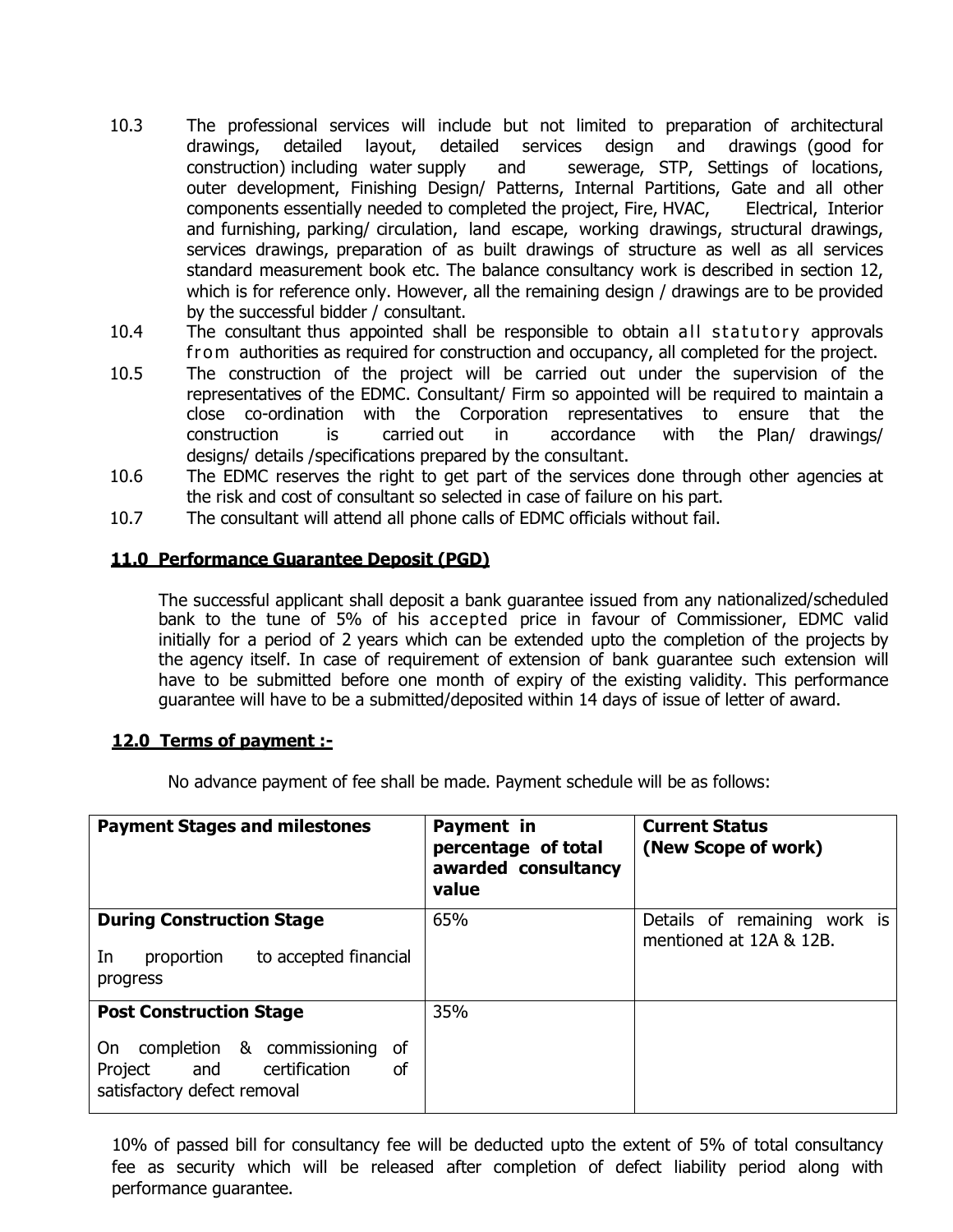Recoveries for GST, Income Tax, Education Cess or any other tax as per prevailing statutory requirements shall be made from the payment made periodically to the consultant.

During construction stage the contractual value of the execution contract will be considered as project cost of balance work.

Excess or less already paid or to be paid in any stage will be adjusted in next stage in five consecutive bills.

## **12.A Details of Scope of Work remaining (Civil):-**

## **Civil, Structural, Interior & Architecture Requirement by Design Consultant**

- 1) Structure Floor Plan and beam details (From  $9<sup>th</sup>$ Floor to Mumty Level) of **Block C.** All complete.
- 2) Structure Floor Plan and beam details (Terrace floor and Mumty Level) of **Block –A**. All complete.
- 3) Architectural Floor Plans. All complete.
- 4) All Finishing work Drawings (Schedule of finishing, Door window schedule, Railing Details of stairsToilet Details etc.) All complete.
- 5) External Development drawings (Updated site plan, boundary wall details,Entry and Exit main Gatedetails, site storm water drainage layout, Sewer pipe line layout, Landscape details etc.) All complete.
- 6) UG tank drawing (Structural and architectural details). All complete.
- 7) STP schematic clearance for action by contractor. All complete.
- 8) Rain Water Harvesting. All complete.
- 9) Plumbing Drawing (upper basement to terrace floor of **Block C & A**), General Notes and details offixture with indicative diagram, Plumbing floor plan. All complete.
- 10) All Electrical Service Drawings (Electrical HT & LT, HVAC, Fire Fighting, CCTV, Lighting Management System and Building Management System etc.)detailed separately.
- 11) Any other component need to complete the whole project.
- 12) Work of old existing building and its surrounding development.

## **12.B Details of Scope of Work remaining (Electrical):-**

## REQUIREMENT OF GFC & SLD DRAWINGS FOR WORK OF ZONAL BUILDING KARKARDOOMA

| Sr.<br>No. | SUB-<br><b>HEAD</b> | <b>DESCRIPTION</b>         | <b>BLOCK C</b> | <b>BLOCK A</b> | <b>REMARKS</b>                                                            |  |
|------------|---------------------|----------------------------|----------------|----------------|---------------------------------------------------------------------------|--|
| 1          | PART A              | <b>11KV HT PANEL BOARD</b> |                |                |                                                                           |  |
| 2          | <b>PART B</b>       | DRY TYPE TRANSFORMER       |                |                |                                                                           |  |
| 3          | <b>PART C</b>       | <b>EARTHING SYSTEM</b>     |                |                | Sub-Station layout, cable layout,<br>Earthing layout                      |  |
| 4          | PART D              | <b>SAFETY ITEMS</b>        |                |                |                                                                           |  |
| 5          | <b>PARTE</b>        | HT CABLE & CONTROL CABLE   |                |                |                                                                           |  |
| 6          | <b>PART F</b>       | D.G. SETS                  |                |                | Layout of DG set, Cooling<br>Tower, Exhaust pipe & size &<br>cable layout |  |
| LV SIDE    |                     |                            |                |                |                                                                           |  |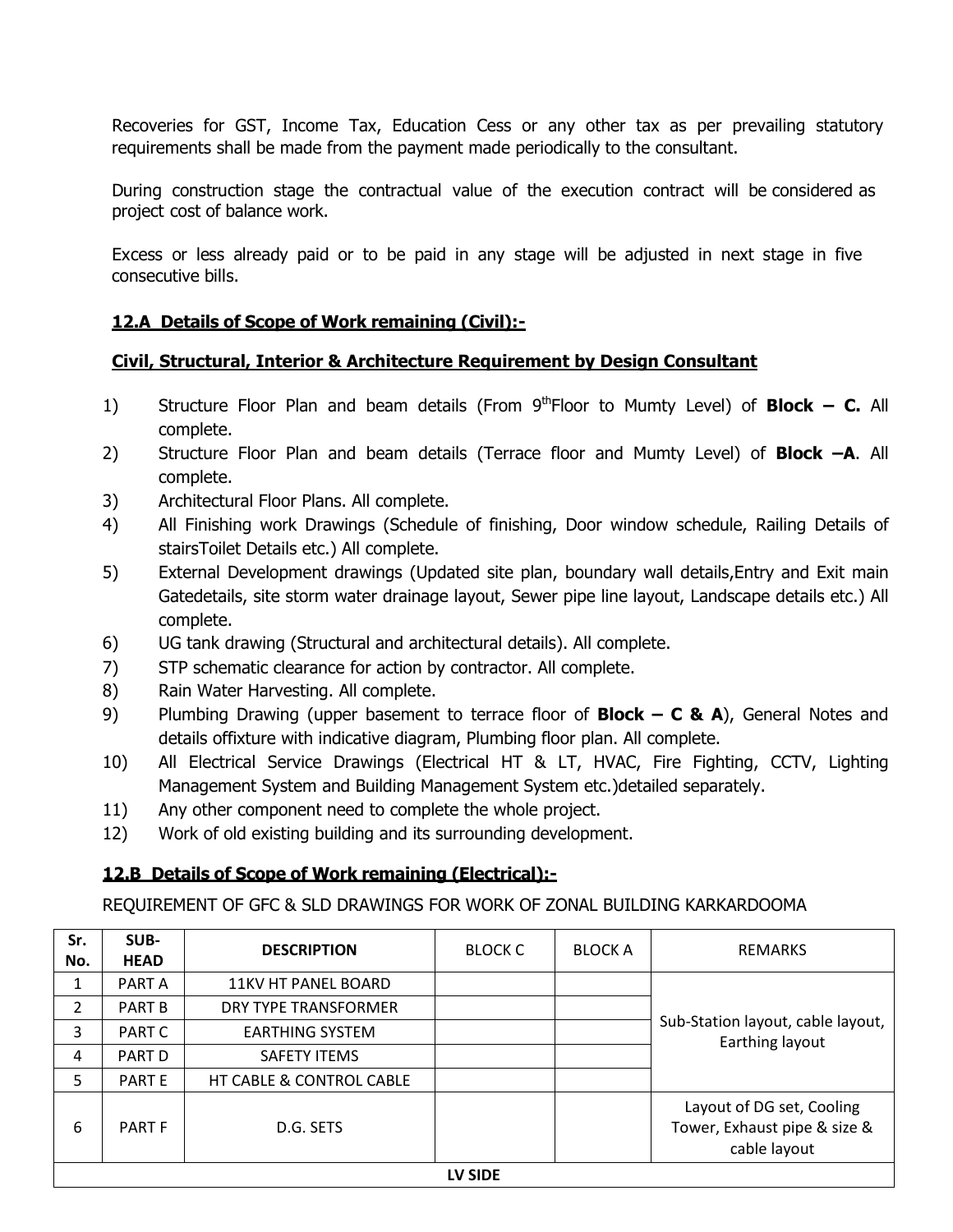| 1  | PART A            | <b>PANELS &amp; DISTRIBUTION BOARD</b>              | Lower<br><b>Basement to</b><br>11th floor                              | Ground<br>floor to<br>Fifth floor                                     | Layout arrangement for panels                                                                                                                                                    |  |  |
|----|-------------------|-----------------------------------------------------|------------------------------------------------------------------------|-----------------------------------------------------------------------|----------------------------------------------------------------------------------------------------------------------------------------------------------------------------------|--|--|
| 2  | <b>PART B</b>     | <b>BUS BAR TRUNKING &amp; RISING</b><br><b>MAIN</b> | Upper<br>basement to<br>11th floor                                     | Ground<br>floor to 5th<br>floor                                       | Layout                                                                                                                                                                           |  |  |
| 3  | PART C            | POINT WIRING                                        | 3rd floor to<br>11th floor                                             | 3rd floor to<br>5th floor                                             | Lighting Layout, Power Layout,<br>Reflected ceiling plan, Data &<br>Telephone in workstation,<br>Raceway for workstation, Cable<br>tray Layout, FDB & MDB Layout<br>& DB Details |  |  |
| 4  | <b>PART D</b>     | <b>CABLES &amp; CABLE TRAY</b>                      |                                                                        |                                                                       | LT Cable Layout                                                                                                                                                                  |  |  |
| 5  | <b>PARTE</b>      | <b>LIGHTING FIXTURES</b>                            |                                                                        |                                                                       | Provision of dimmer lights &<br>Provision of normal lights                                                                                                                       |  |  |
| 6  | <b>PART F</b>     | <b>LIGHTING MANAGEMENT</b><br>SYSTEM                | All floors                                                             | All floors                                                            | Layout arrangement                                                                                                                                                               |  |  |
| 7  | <b>PART G</b>     | <b>DATA &amp; VOICE SYSTEM</b>                      | All floors                                                             | All floors                                                            | Layout arrangement                                                                                                                                                               |  |  |
| 8  | <b>PARTH</b>      | <b>FIRE ALARM SYSTEM</b>                            | 3rd to 11th<br>floor                                                   | 3rd to 5th<br>floor                                                   | Layout for Fire Alarm system                                                                                                                                                     |  |  |
| 9  | PART I            | <b>CCTV CAMERA &amp; BIOMETRIC</b><br><b>SYSTEM</b> | CCTV: 3rd<br>floor to 11th<br>floor<br><b>Biometric: All</b><br>floors | CCTV: 3rd<br>floor to 5th<br>floor<br><b>Biometric:</b><br>All floors | Layout for CCTV & Biometric<br>System                                                                                                                                            |  |  |
| 10 | <b>PART J</b>     | <b>EARTHING</b>                                     |                                                                        |                                                                       | <b>Earthing Layouts</b>                                                                                                                                                          |  |  |
| 11 | <b>PARTK</b>      | LIGHTNING PROTECTION SYSTEM                         |                                                                        |                                                                       | Layout for Lightning protection                                                                                                                                                  |  |  |
| 12 | <b>PART L</b>     | <b>EXTERNAL LIGHTING</b>                            |                                                                        |                                                                       | Layout for external lighting                                                                                                                                                     |  |  |
| 13 | PART <sub>M</sub> | <b>ELEVATORS</b>                                    |                                                                        |                                                                       |                                                                                                                                                                                  |  |  |
| 14 | <b>PART N</b>     | <b>UPS</b>                                          | All floors                                                             | All floors                                                            | UPS panel layout                                                                                                                                                                 |  |  |
| 15 | PART O            | <b>FLOOR ENERGY METER</b>                           | All floors                                                             | All floors                                                            | Layout for floor energy meter                                                                                                                                                    |  |  |
| 16 | <b>PART P</b>     | <b>FIRE PROTECTION GAS</b>                          |                                                                        |                                                                       | Layout for the system                                                                                                                                                            |  |  |
| 17 | PART Q            | SOLAR PHOTOVOLTAIC SYSTEM                           |                                                                        |                                                                       | Layout for whole system                                                                                                                                                          |  |  |
|    | <b>HVAC</b>       |                                                     |                                                                        |                                                                       |                                                                                                                                                                                  |  |  |
|    | PART A            | PART "A" VRV / VRF<br><b>EQUIPMENTS</b>             |                                                                        |                                                                       | VRV Outdoor Unit Layout, HVAC<br>Indoor Layout, Refrigrant Piping                                                                                                                |  |  |
|    | <b>PART B</b>     | PART "B" INDIGENOUS HVAC<br><b>EQUIOMENTS</b>       |                                                                        |                                                                       | Layout, Layout of HVAC panel<br>for Outdoor Unit, Basement                                                                                                                       |  |  |
|    | PART C            | PART "C" BALANCE HVAC WORK                          |                                                                        |                                                                       | ventilation fan & ducting layout                                                                                                                                                 |  |  |
|    | PART D            | PART "D" ELECTRICAL WORK                            |                                                                        |                                                                       | as per DFS requirement                                                                                                                                                           |  |  |
|    | <b>PARTE</b>      | PART "E" BMS WORK                                   | All floors                                                             | All floors                                                            | Layout drawings                                                                                                                                                                  |  |  |
|    |                   |                                                     | <b>FIRE FIGHTING</b>                                                   |                                                                       |                                                                                                                                                                                  |  |  |
|    |                   | Fire Fighting Pipes & Valves                        |                                                                        |                                                                       | Layout for yard hydrant system                                                                                                                                                   |  |  |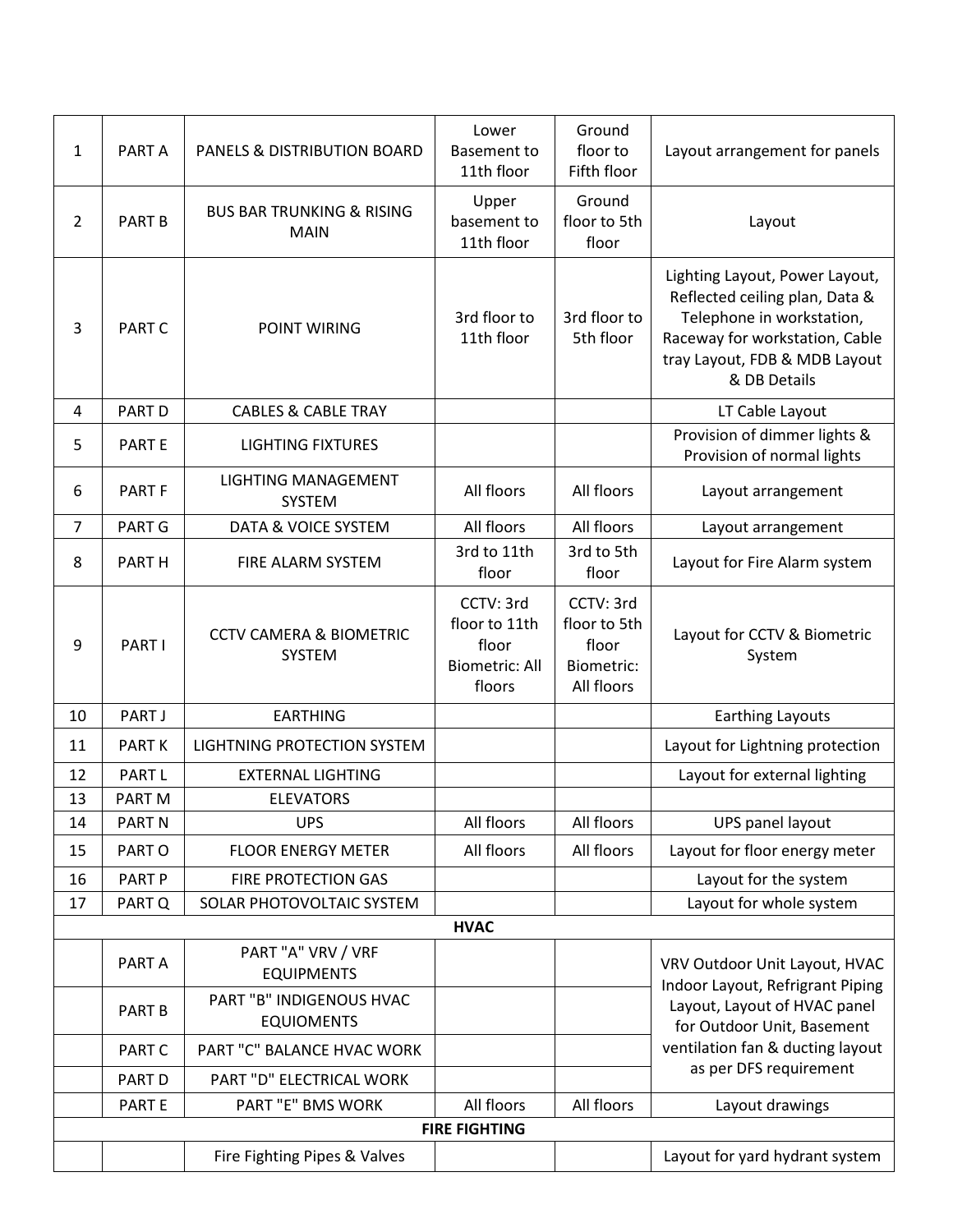|                | Fire Fighting Equipments &<br>Accessories for Internal Hydrant<br>S/m | 3rd to 11th<br>floor | 3rd to 5th<br>floor | Layout for hydrant, sprinkler &<br>portable extinguisher |  |  |
|----------------|-----------------------------------------------------------------------|----------------------|---------------------|----------------------------------------------------------|--|--|
|                | Automatic Sprinkler System                                            |                      |                     |                                                          |  |  |
|                | Portable fire extinguisher                                            |                      |                     |                                                          |  |  |
|                | Fire Pumps & Electrical Works                                         |                      |                     | Layout of fire pumps                                     |  |  |
|                | <b>Electrical System for Fire Fighting</b>                            |                      |                     | Layout for electrical panels for<br>fire fighting        |  |  |
|                | IN ADDITION TO ABOVE, FOLLOWING LAYOUT DRAWINGS ARE REQUIRED          |                      |                     |                                                          |  |  |
| 1              | Sub-Station                                                           |                      |                     |                                                          |  |  |
| $\overline{2}$ | Fire Fighting Pump Room                                               |                      |                     |                                                          |  |  |
| 3              | DG Set                                                                |                      |                     |                                                          |  |  |
| 4              | Control Room                                                          |                      |                     | Layouts of these are required                            |  |  |
| 5              | <b>VRV Units</b>                                                      |                      |                     |                                                          |  |  |
| 6              | All System drawings for Block-B                                       |                      |                     |                                                          |  |  |
|                | THERE IS NO PROVISION OF FOLLOWING ITEM IN BOQ                        |                      |                     |                                                          |  |  |
| 1              | Provision of Capacitor Panel                                          |                      |                     |                                                          |  |  |
| 2              | 8500 nos normal light fittings                                        |                      |                     |                                                          |  |  |

Timeline of deliverables:

- 1. Design and drawings of Civil work : Within 15 days of award of work.
- 2. Design and drawings of Electrical work : Within 15 days of award of work.
- 3. Design and drawings of HVAC work : Within 15 days of award of work.
- 4. Design and drawings of Fire work : Within 15 days of award of work.
- 5. Design and drawings of other works : Within 15 days of award of work.
- 
- 
- 
- 
- 
- 6. All other deliverables must be completed within two months.
- 7. Overall supervision/ advise / consultancy till completion and hand over of project to the user Department.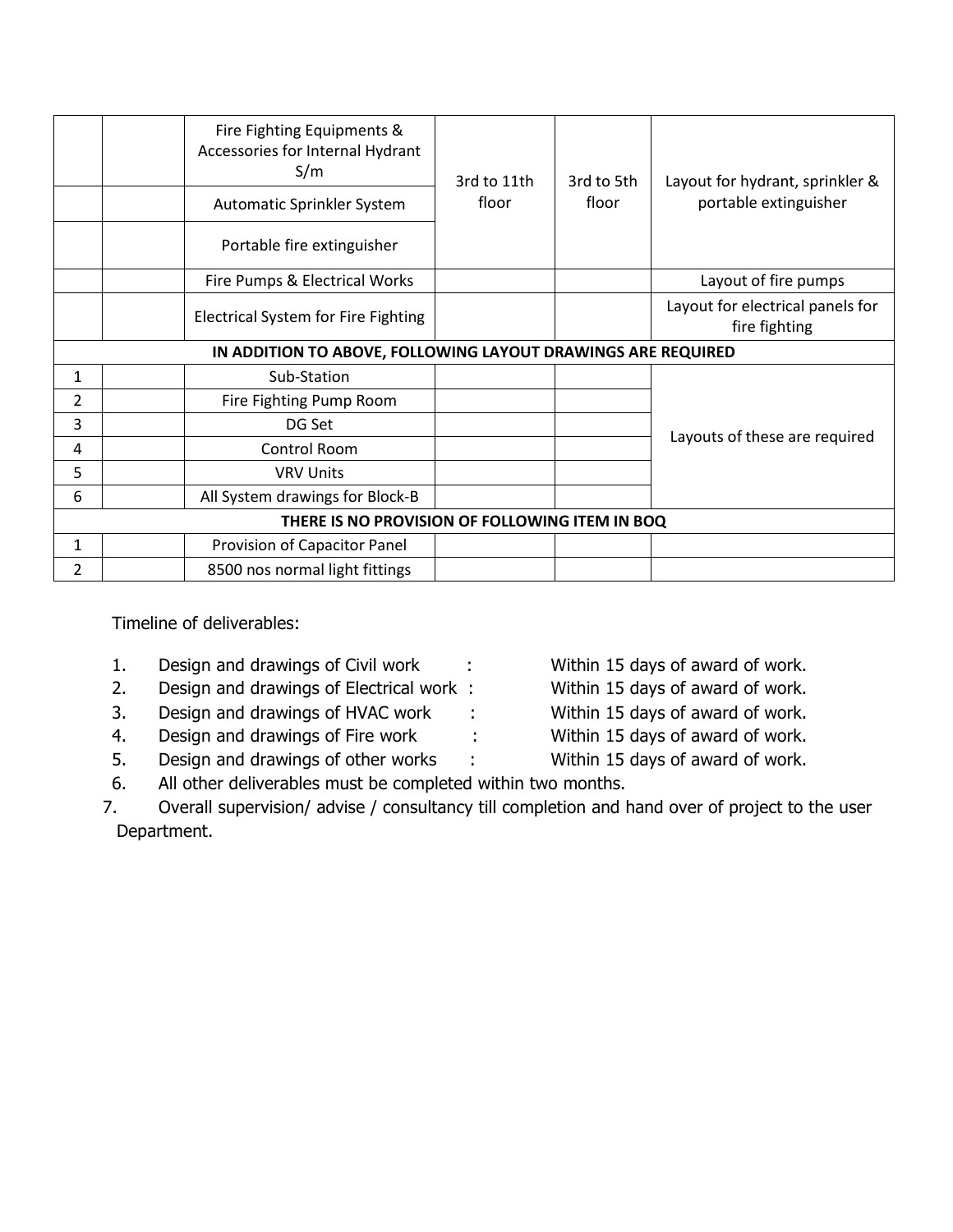## **C. GENERAL INFORMATION & INSTRUCTIONS**

**1.0**Plan of the site with the conditions indicating its size and location is annexed herewith.

## **2.0 Deleted.**

## **3.0 Deleted.**

## **4.0Programme**

4.1 It is the intention of the EDMC to have an integrated, comprehensive proposal indicating clearly the forms, sitting of the various activities, vehicular and pedestrian traffic, adequate parking, landscaping proposals etc.

As the proposed site is to house various activities and departments, consultant should in finalising their concept give special consideration to :

- (a) Provision for security arrangements regarding entry.
- (b) Separate access as feasible for Deliberative Wing, Executive Wing and Cultural/ commercial Wing.
- (c) Provision for vehicular and pedestrian traffic and parking both for public and staff.
- (d) Adequate space for outdoor reception to honoured guests of the EDMC.
- (e) Provision for canteen (s) in each Wing.
- (f) Space efficiency
- (g) Green Building Concept
- 4.2 Requirements for the proposed (Total plot area-7132 sqmt. approximately are categorised under the following Main Headings.
	- **a)** Office of Deliberative Wing
	- **b)** Office of Executive Wing
	- **c)** Committee Room/ Meeting Hall
	- **d)** Services Facility Bank/Post/TelegraphOffice/Canteen/Restaurant/Co-Operative Store/Public Dispensary.
	- **e)** Other Commercial establishments as admissible

## **5.0 Jurisdiction**

The disputes, if any, arising between the consultant and EDMC shall be resolved amicably, failing which it shall be referred to an Arbitrator, appointed by the Commissioner, EDMC as per the relevant provisions under Arbitration and Conciliation Act, 1996. Alternatively, this shall be subject to the exclusive jurisdiction of courts at Delhi/New Delhi.

## **6.0. Instruction to Bidders:-**

- i) Envelope -I containing Technical Bid, Tender Cost, EMD.
- ii) Envelope -II containing Financial Bid
- iii) Envelope -III containing envelope I & II

## **6.1 Submission of Proposal**

The instructions for submitting proposals in response are as under:-

- **i.** The proposals submitted in response to bidding and all associated correspondence shall be written either in English or in Hindi. Any interlineations, erasures or over writings shall be valid only if they are initialled by the authorized person signing the proposal.
- **ii.** The financial proposal should be quoted both in figures and words and in case of any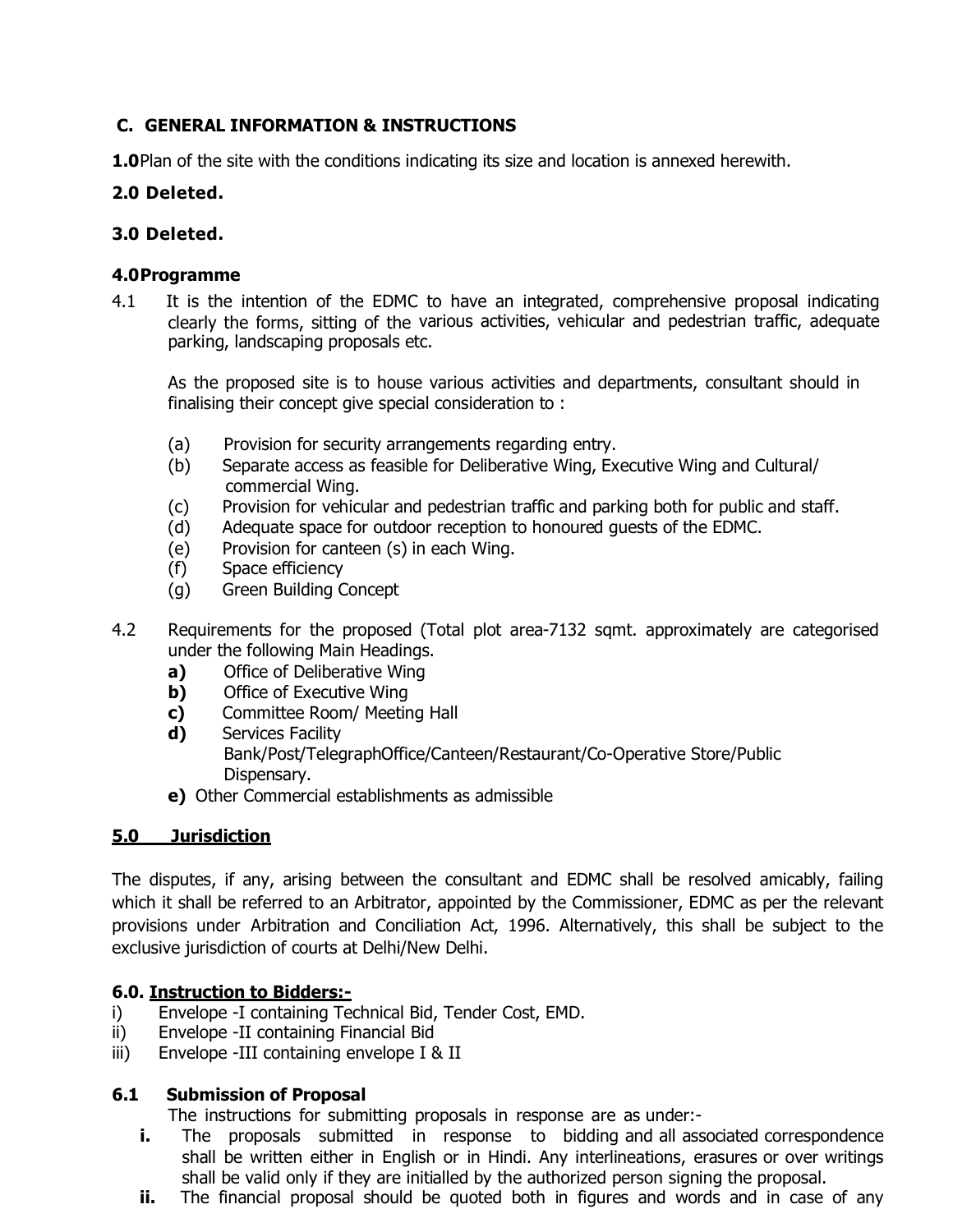discrepancy: the bid quoted in words shall be treated as final.

- **iii.** Proposals received by facsimile shall be treated as defective, invalid and rejected. Only detailed complete proposals received prior to the closing time and date for receipt of proposals shall be taken as valid.
- **iv.** Technical bid Bids will be opened first. After evaluations of technical bids, the successful bidders' financial bids shall be opened.

## **7.0 Validity of proposals submitted**

The rates quoted shall remain valid till finalization of selection or minimum 180 days from the last date for submission of bids prescribed in this document whichever is earlier.

## **8.0 Clarification on proposals submitted**

EDMC may, at its discretion, ask the respondents for clarifications/additional documents on their proposals which the applicants are required to respond within the time frame prescribed by EDMC.

## **9.0 Conflict of Interest**

The consultant shall not receive any remuneration in connection with the assignment except as Provided in the Contract. The consultant and its affiliates shall not engage in consulting activities or as otherwise that conflict with the interest of the client under the contract and shall be excluded from downstream supply of goods or construction of works or purchase of any asset or provision of any other service related to the assignment other than a continuation of the "Services" under the ongoing contract. It should be the requirement of the consultancy contract that the consultants should provide professional, objective and impartial advice and at all times hold the client's interests paramount, without any consideration for future work, and that in providing advice they avoid conflicts with other assignments and their own corporate interests. Consultants shall not be hired for any assignment that would be in conflict with their prior or current obligations to other clients, or that may place them in a position of being unable to carry out the assignment in the best interest of the Employer. Without limitation on the generality of the foregoing, consultants shall not be hired, under the circumstances set forth below:

- **(i) Conflict between consulting activities and procurement of goods, works or services**: A firm that has been engaged to provide goods, works, or services for a project, and each of its affiliates, shall be disqualified from providing consulting services related to those goods, works or services. Conversely, a firm hired to provide consulting services for the preparation or implementation of a project, and each of its affiliates, shall be disqualified from subsequently providing goods, works or services for such preparation or implementation.
- **(ii) Conflict among consulting assignments:** Neither consultants (including their personnel and sub-consultants) nor any of their affiliates shall be hired for any assignment that, by its nature, may be in conflict with another assignment of the consultants. As an example, consultants hired to prepare engineering design for an infrastructure project shall not be engaged to prepare an independent environmental assessment for the same project, and consultants assisting a client in the privatization on public assets shall neither purchase nor advise purchasers of, such assets. Similarly, consultants hired to prepare Terms of Reference (TOR) for an assignment shall not be hired for the assignment in question.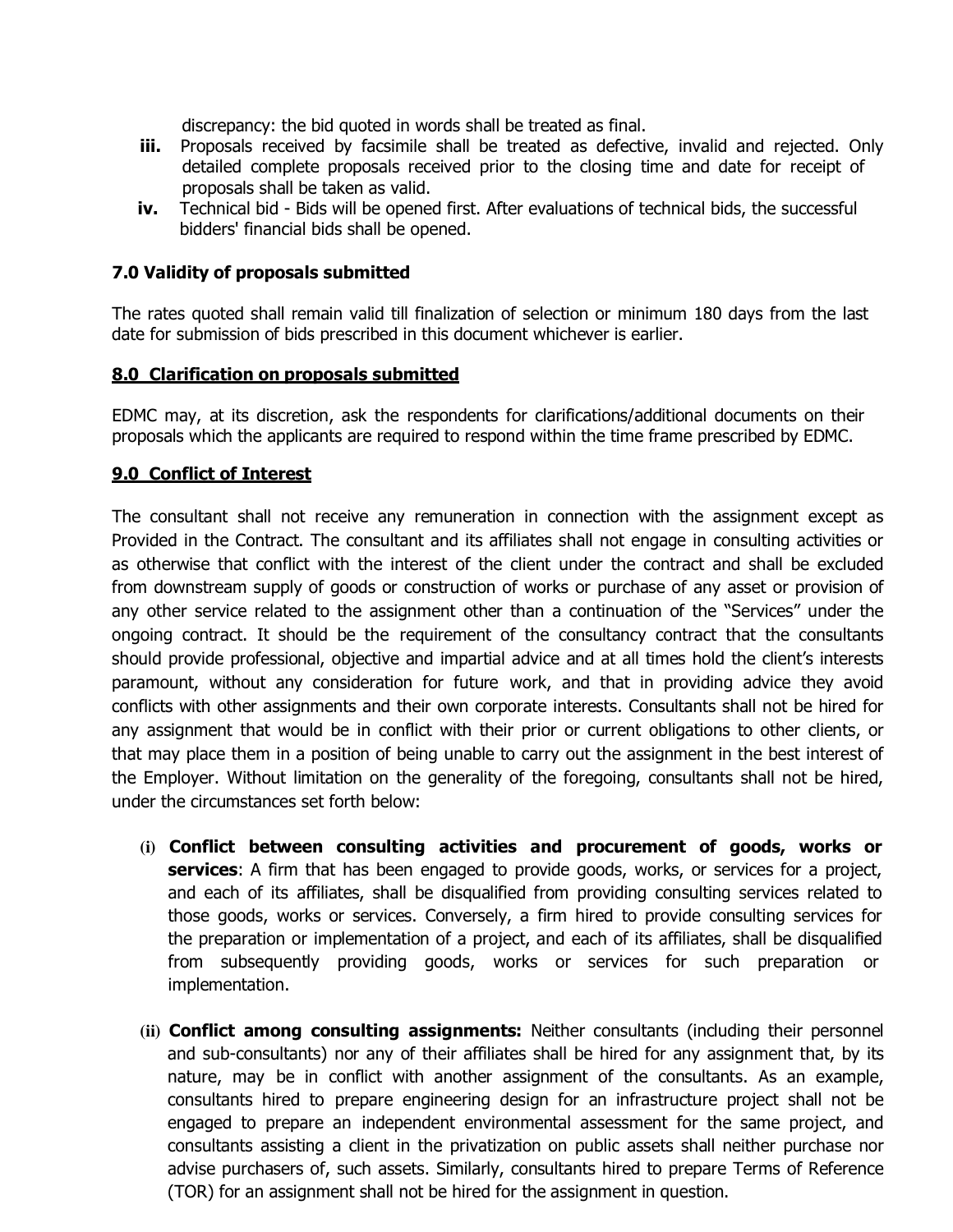**(iii) Relationship with EDMC Department's staff**: Consultants (including their personnel and sub-consultants) that have a business or family relationship with such member(s) of EDMC

Department's staff or with the staff of the project implementing agency, who are directly or indirectly involved in any part of ; (i) the preparation of the TOR of the contract, (ii) the selection process for such contract, or (iii) supervision of such contract; may not be awarded a contract unless it is established to the complete satisfaction of the employing authority, for the reason to be recorded in writing, that such relationship would not affect the aspects of fairness and transparency in the selection process and monitoring of consultant's wor

## **10.0 Fraud and Corruption**

It is required that the bidders submitting proposal and the consultant agency selected through this RFP must observe the highest standards of ethics during the process of selection of project consultant and during the performance and execution of contract.

For this purpose, definitions of the terms are set forth as follows:

- **1.** "Corrupt practice" means the offering, giving, receiving or soliciting of anything of value to influence the action of the department or its personnel in contract executions.
- **2.** "Fraudulent practice" means a misrepresentation of facts, in order to influence a selection process or the execution of a contract, and includes collusive practice among bidders (prior to or after proposal submission) designed to establish proposal process at artificially high or non-competitive levels and to deprive the EDMC of the benefits of free and open competition.
- **3.** "Unfair trade practice" means supply of services different from what is ordered on, or change in the Scope of Work.
- **4.** "coercive practice" means harming or threatening to harm, directly or indirectly, persons or their property to influence their participation in the selection process or execution of contract.
- **5.** EDMC will reject a proposal for award, if it determines that the bidder recommended for award, has been determined to having been engaged in corrupt, fraudulent, or unfair trade practices.
- **6.** EDMC will declare a consultant ineligible, either indefinitely or for a stated period of time, for awarding the contract, if it at any time determines that the consultant has engaged in corrupt, fraudulent and unfair trade practice in competing for, or in executing, the contract.

## **11.0 Application**

The general conditions of contracts shall apply to the extent that provisions in other parts of the contract do not supersede them. For interpretation of any clause in the proposal or Contract Agreement, the interpretation of EDMC shall be final and binding.

## **12.0 Relationship between the Parties**

Nothing mentioned herein shall be construed as relationship of master and servant or of principal consultant. The consultant subject to this contract for selection performing the services under the project from time to time. le for the services performed by it or any of its personnel on behalf of the consultant hereunder.

#### **13.0 Standards of Performance**

The consultant shall perform the services and carry out its obligations under the contract with due diligence, efficiency, and economy in accordance with generally accepted professional standards and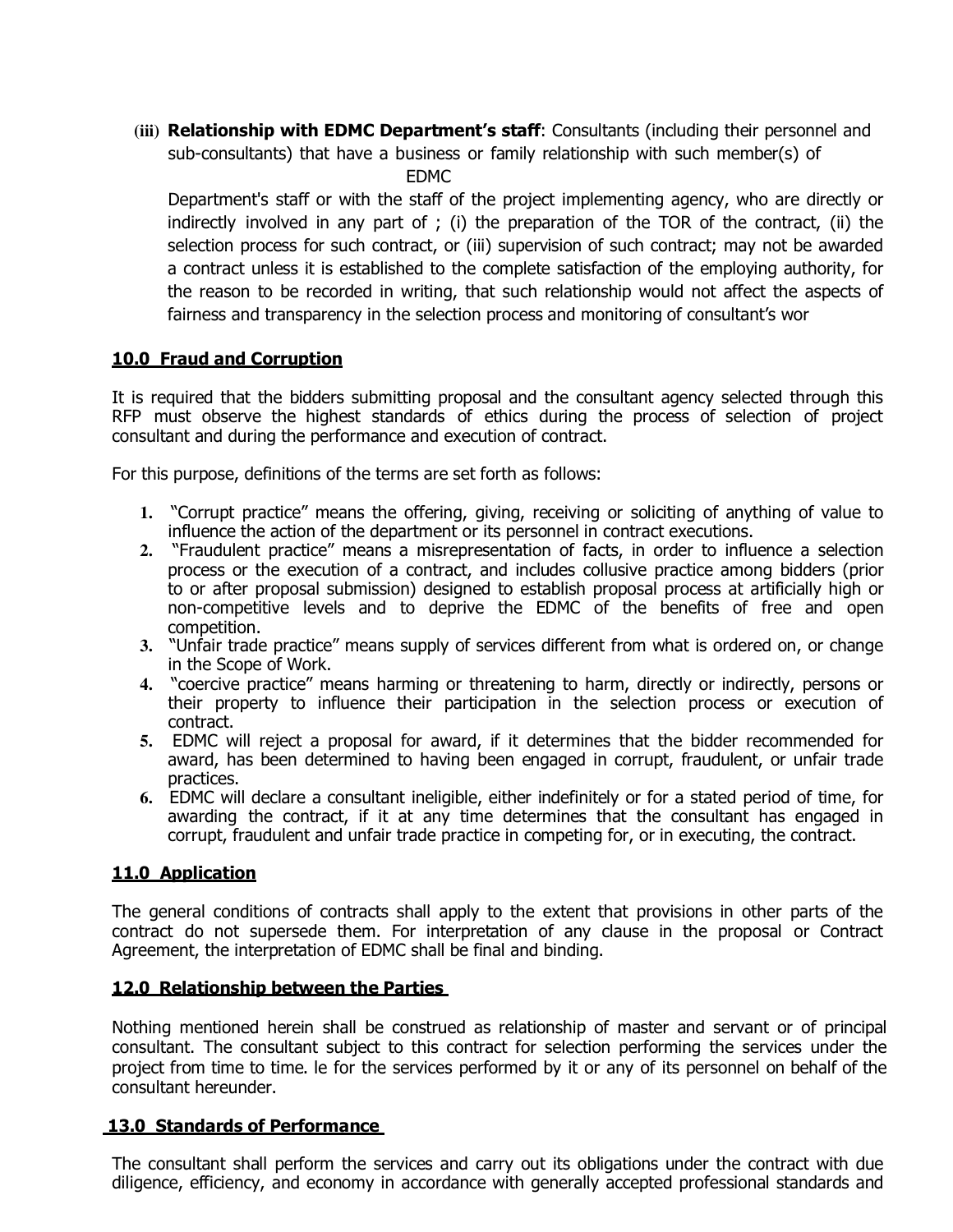practices. The consultant shall always act in respect of any matter relating to this contract as faithful advisor to the department. The consultant shall always support and safeguard the legitimate interests of EDMC, in any dealings with the third party. The consultant shall abide by all the provisions/Acts/Rules etc. of Information Technology prevalent in the country. The consultant shall conform to the standards laid down in this document in totality.

## **14.0 Consultant's Downstream Business Interest**

The consultant shall not be eligible to bid for the activities relating to the implementation of this project. Further, the consultant shall give a declaration that they do not have any interest in downstream business.

## **15.0 Performance Assessment**

- 1. This Document is for selection of the consultants through open competition for execution of the assignments under contact from time to time. If during execution of the contract, following problems are found, then a penalty of 0.25% of the contract value per week (subject to maximum of 10%) may be imposed by EDMC as deemed fit.
	- **a)** Quality of deliverable is not up to the mark, (till the quality is improved to the required extent).
	- **b)** Delays in deliverables.
	- **c)** Not assigning adequate resources in time.
	- **d)** Not deploying resources on a dedicated basis, when required.
	- **e)** Assigning resources that do not meet EDMC's requirements.
	- **f)** Inadequate interaction with EDMC.
	- **g)** The work is either not complete or not completed satisfactorily as per the approved time schedule or the quality of deliverable.
- 2. If the delay is beyond 10 weeks then EDMC may rescind the Contract and shall be free to get it done from some other source at the risk and costs of the consultant. The consultant may be debarred for applying in future project consultancy assignments in EDMC.

## **16.0 Disqualification**

EDMC may at its sole discretion and at any time during the evaluation of proposal disqualify any respondent, if the consultant

- **(i)** Submitted proposals with conditions
- **(ii)** Submitted proposals after the response deadline.
- **(iii)** Made misleading or false representation in the forms, statements and attachments submitted in proof of the eligibility requirements.

not accompanied by required documentation or is non-ormance such as abandoning works, not properly completing the contractual obligations, inordinately delaying completion or financial failures, etc. in any project in the preceding three years.

- **(vi)** Failed to provide clarifications related thereto, when sought.
- **(vii)** Submitted more than one proposal.
- **(viii)** Was declared ineligible by the Government of India/State/UT Government/ULBs/ PSUs for corrupt and fraudulent practices.
- **(ix)** The bid documents are sent electronically.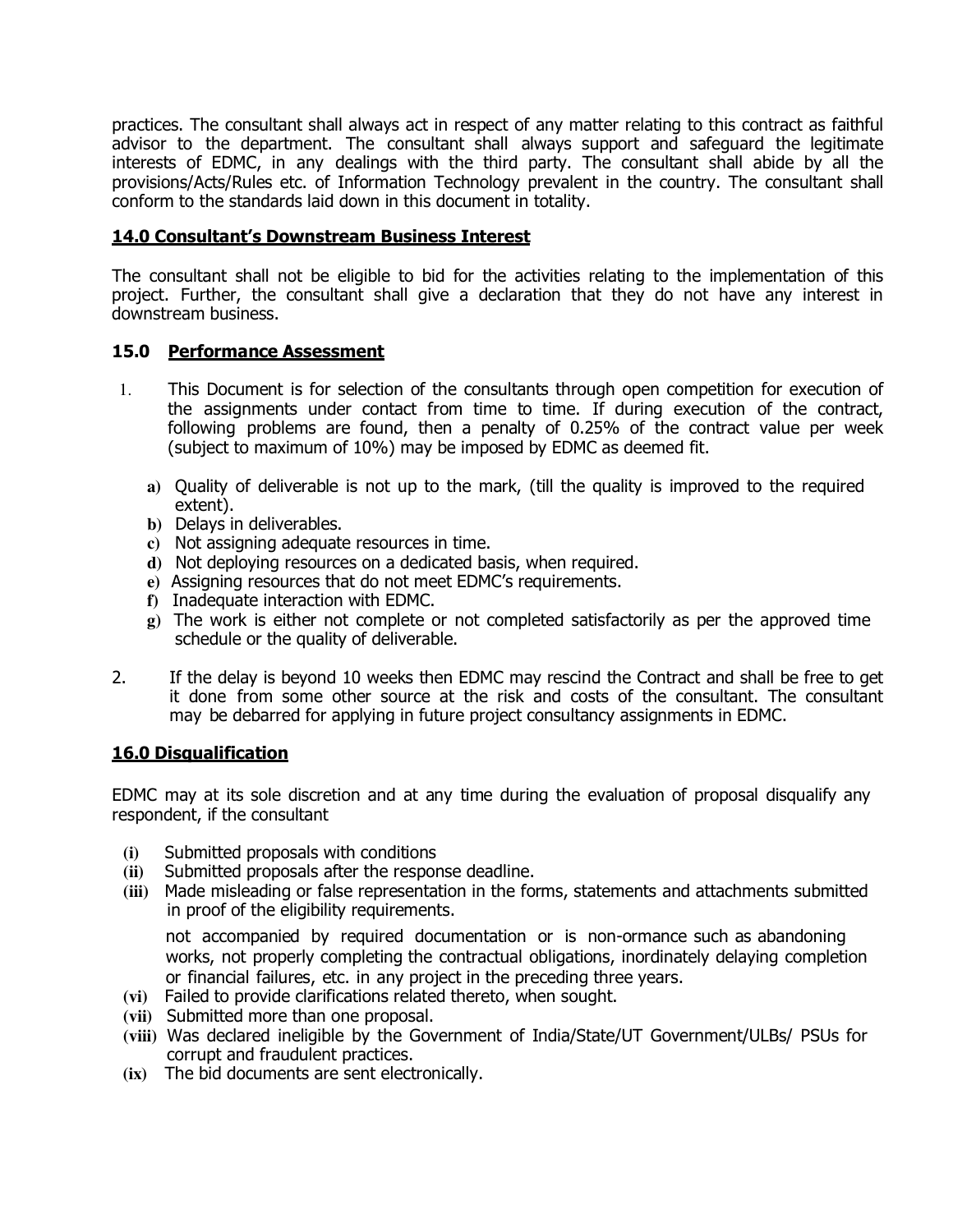## **17.0 Termination**

The contract can generally be terminated if:

- a) The term of Contract expires
- b) Non-performance during the execution of project
- c) Performance is below expected level.
- d) Non adherence to the timelines of the project.
- e) Quality of work is not satisfactory.

#### **18.0 Termination for Insolvency, Dissolution etc.**

EDMC may at any time terminate the contract by giving written notice to the consultant, if the consultant becomes bankrupt or otherwise insolvent or in case of dissolution of consultant/company or winding up of firm/company. In this event termination will be without compensation to the consultant, provided that such termination will not prejudice or affect any right of action or remedy, which has accrued or will accrue thereafter to EDMC.

#### **19.0 Termination for convenience**

EDMC reserves the right to terminate, by prior written notice, the whole or part of the contract, at any time for its convenience. The notice of termination shall specify that termination is for EDMC's convenience, the extent to which performance of work under the contract is terminated, and the date upon which such termination becomes effective.

#### **20.0 Confidentiality**

Information relating to the examination, clarification, comparison and evaluation of the proposals submitted shall not be disclosed to any of the responding consultants or their representatives or to any other persons not officially concerned with such process until the selection process is over. The undue use by any corresponding form of confidential information related to the process may result in rejection of its proposals.

#### **21.0 Proposed form of Contract Agreement**

The operating clauses would emerge from the technical and financial processes finalized with the firm selected for the project and will include all tender documents and correspondence held before finalization. In addition, the empanelment contract will inter-alia include the following terms:

## **21.1 Deliverables**

The Deliverables of the project would be as per details given in the Deliverables of this document at section 10 and 12 A & B of section-B. The final list of Deliverables would be finalized during contract execution with the selected consultant.

## **21.2 Payment Terms and Schedule**

The schedule of payment is as provided in this Document. A bill in triplicate shall be submitted as mentioned by consultant appointed.

## **21.3 Time Period**

The period of completion of the consultancy services will be till completion of whole project including works in old building. In case of delay not attributable to the consultant the completion period shall stand extended. However, the delay caused by consultant shall qualify for penal action.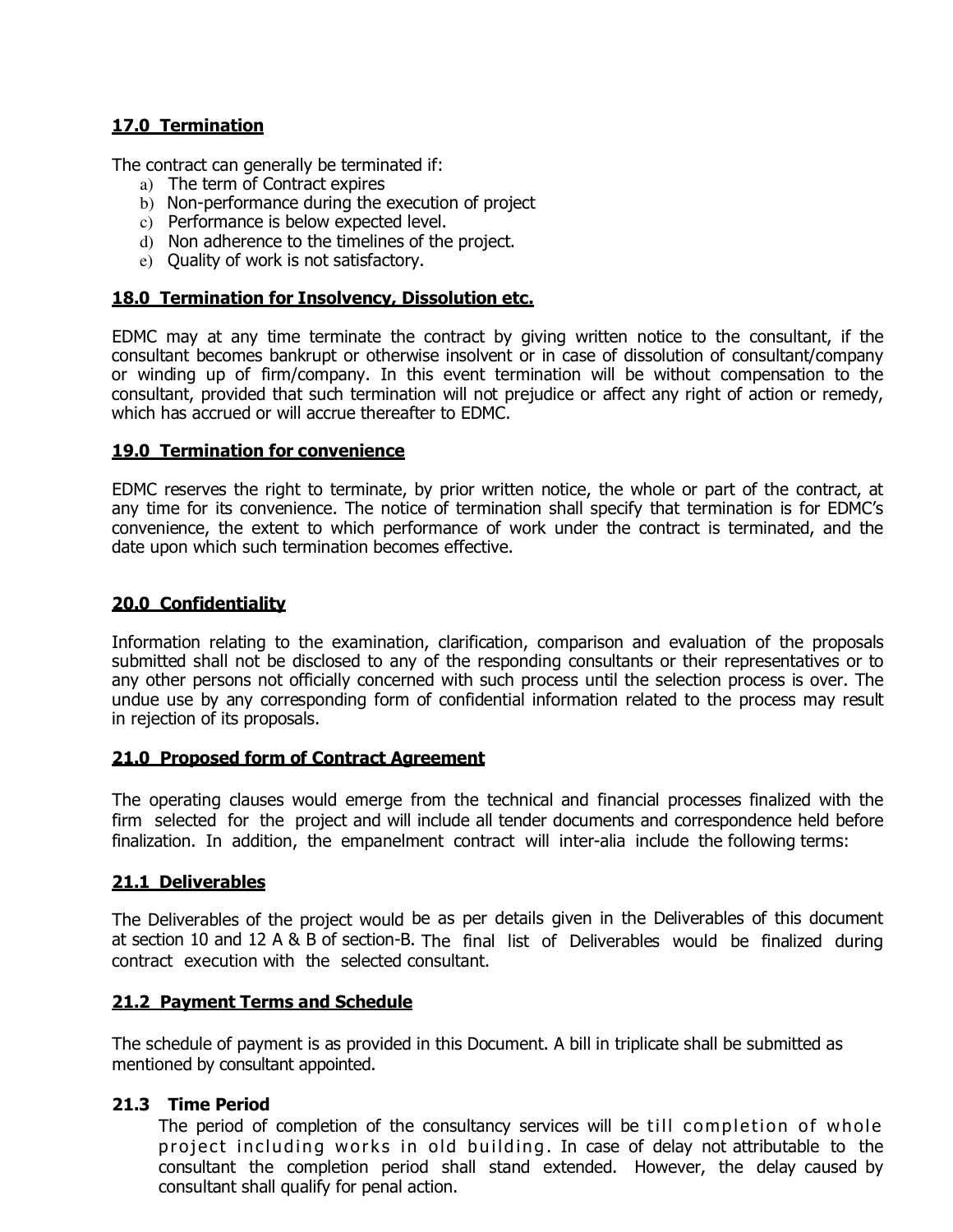## **21.4 Other Conditions**

- 1. In case of failure to complete the work within the specific period (including extension of time, if any granted) or violation of any terms and conditions, EDMC shall be at liberty to cancel the contract and forfeit the performance guarantee and the firm shall also be liable to refund all the payment made to it along with interest thereon as decided.
- 2. In case of any force majeure, the selected firm shall inform in writing explaining the cause and seek the extension in executing the work.
- 3. The decision of the Commissioner, EDMC is final in awarding the contracts.
- 4. No TA/DA shall be claimed by the representative/workers of selected firm and the firm has to arrange for boarding and lodging of their employees.
- 5. The end product of the work assignment carried out by the Consultant, in any form, will be the sole property of EDMC.
- 6. The Consultant shall not outsource any part of the work to any other associate/franchisee/third party under any circumstances without the prior approval of EDMC.
- 7. The consultant shall perform the services and carry out its obligations under the contract with due diligence and efficiently, in accordance with generally accepted techniques and practices used in the industry and with professional engineering and training/consulting standard recognized by national/international professional bodies and shall observe sound management practice. It shall employee appropriate advanced technology and safe and effective methods. The consultant shall always act, in respect of any matter relating to this Contract, as faithful advisors to EDMC and shall at all times, support and safeguard EDMC's legitimate interests.
- 8. The consultant automatically agrees with EDMC for honouring all aspects of fair trade practices in executing the work orders placed by EDMC.
- 9. In the event the consulting firm is taken over/bought over by another company, all the obligations under the agreement with EDMC, should be passed on to the new company for compliance by the negotiation for their transfer.
- 10. Non providing design and drawing in time by selected consultant or on demand of EDMC and the project get delayed on this account, the consultant will be fully responsible and EDMC will take penal action dilatory tacts of the consultants.
- 11. It will be the duty of consultant to provide consultancy till completion of whole project including old building.

## **21.5 Progress of the Project**

Progress of the project will be intimated in writing to EDMC periodically the period that will be decided with mutual agreement.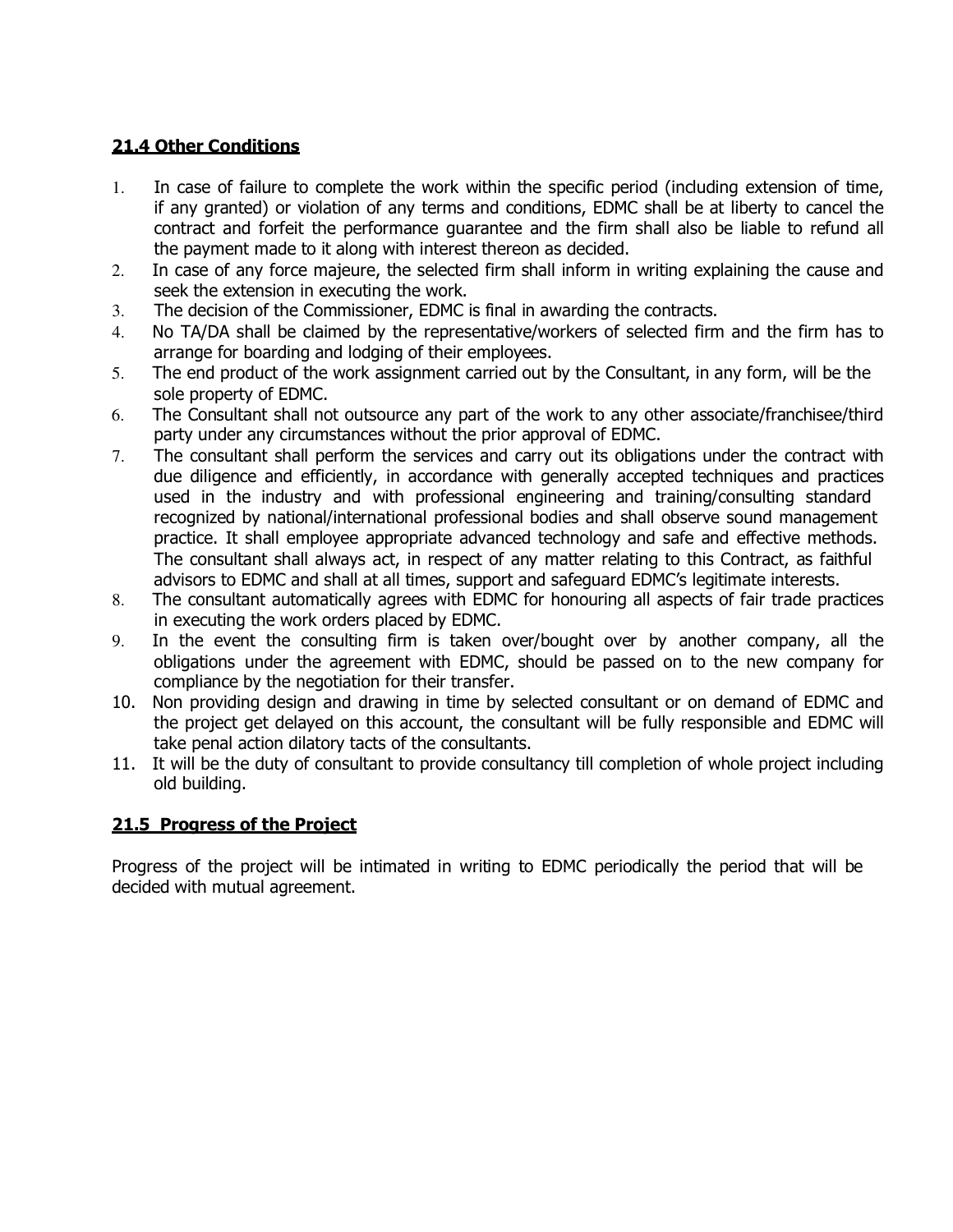## **21.6 Confidentiality**

**21.6.1** Neither party will disclose to any third party without the prior written consent of the other party any confidential information which is received from the other party for the purposes of providing or receiving Services which if disclosed in tangible form is marked confidential or if disclosed otherwise is confirmed in writing as being confidential or if disclosed in tangible form or otherwise, is manifestly confidential. Each party will take measures to project the confidential information of the other party that, in the aggregate are no less protective than those measures it uses to protect the confidentiality of its own comparable confidential information, and in any event, not less than a reasonable degree of protection. Both parties agree that any confidential information received from the other party shall only be used for the purposes of providing or receiving Services under this contract or any other contract between the parties

These restrictions will not apply to any information which:

- **a)** Is or becomes generally available to the public other than as a result of a breach of an obligation under this clause; or
- **b)** Is acquired from a third party who owes no obligation of confidentiality in respect of the information; or
- **c)** Is or has been independently developed by this recipient or was known to it prior to receipt
- **21.6.2** •• Notwithstanding clause (a) mentioned above, either party will be entitled to disclose confidential information of the other (1) to its respective insurers or legal advisors, or (2) to a third party to the extent that this is required by any or where there is a legal right. Duty or requirement to disclose, provided that in the case of sub-clause(ii) (and without branching any legal or regulatory requirement) where reasonably practicable not less than 2 business days notice in writing is first given to the other party.

## **21.7 Force Majeure**

- **21.7.1** Force majeure clause shall mean and be limited to the following in the execution of the contract placed by EDMC:
	- (i) War/hostilities
	- (ii) Riot or Civil commotion
	- (iii) Earth quake, flood, tempest, lightning or other natural physical disaster
	- (iv) Restriction imposed by the Government or other statutory bodies, which is beyond the control of the Firm, which prevent or delay the executive of the order by the Firm.
- **21.7.2** The Firm shall advice EDMC in writing, the beginning and the end of the above causes of delay, within seven days of the occurrence and cessation of the force majeure conditions. In the event of a delay lasting for more than one month, if arising out of clauses of force majeure, EDMC reserve the right to cancel the contract without any obligation to compensate the Firm in any manner for what so ever reason, subject to the provision of clause mentioned.

## **3.21 Disclaimer**

Proposals received late will not be considered and will be returned unopened to the participants.

EDMC reserves right to: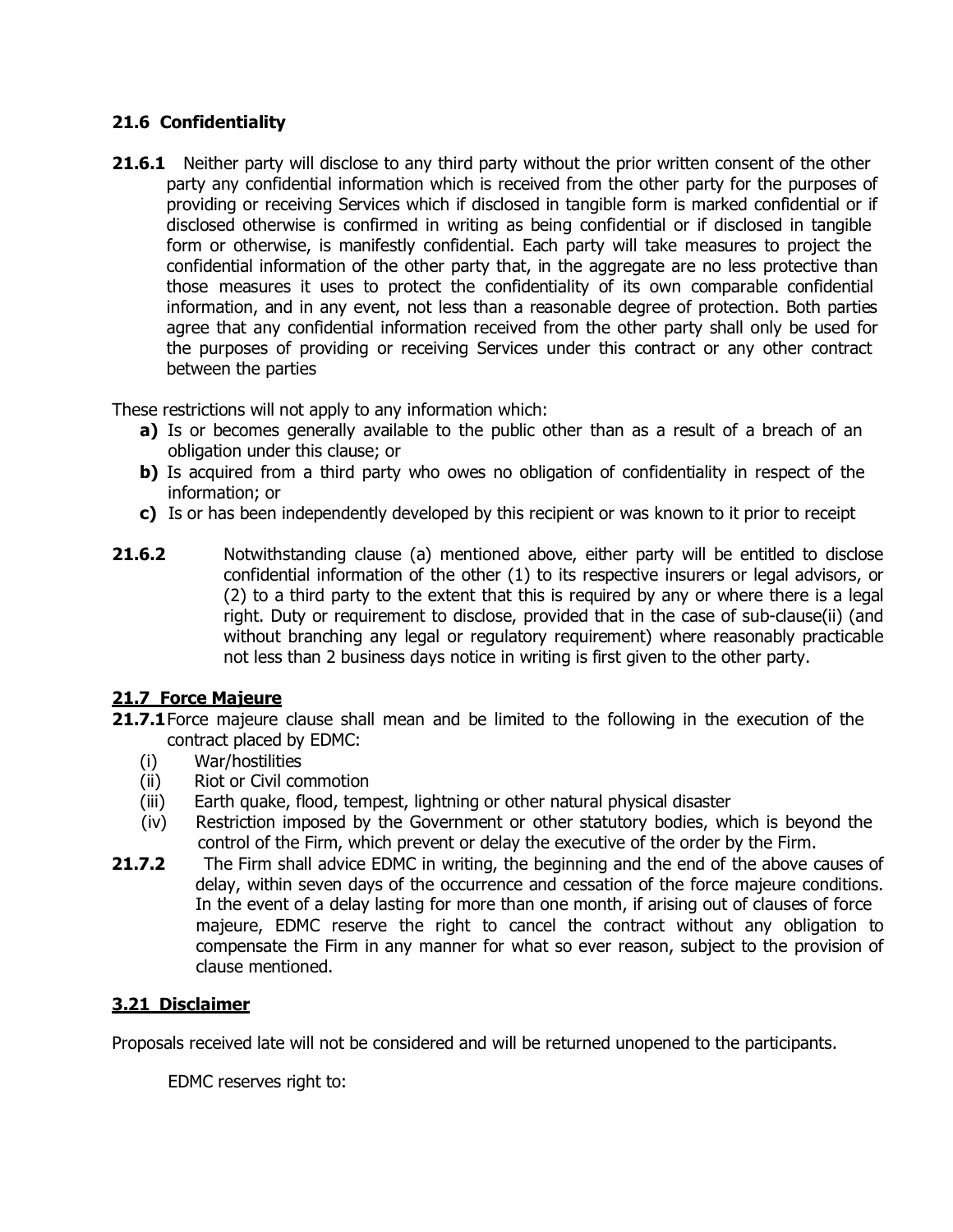## **FINANCIAL BID**

**Format F-1**

**Name of Work: Architectural Structural and other Engineering Design Consultancy for remaining work of construction of multi-storey office complex Zonal Office of Shah. (South) at Karkardooma Industrial Area, East Delhi.**

Offered bid for comprehensive consultancy - Rs. ........................../- (in words ---------------) inclusive of all taxes, levies etc.

Signature of participant Name:

Address:

Mobile No. :